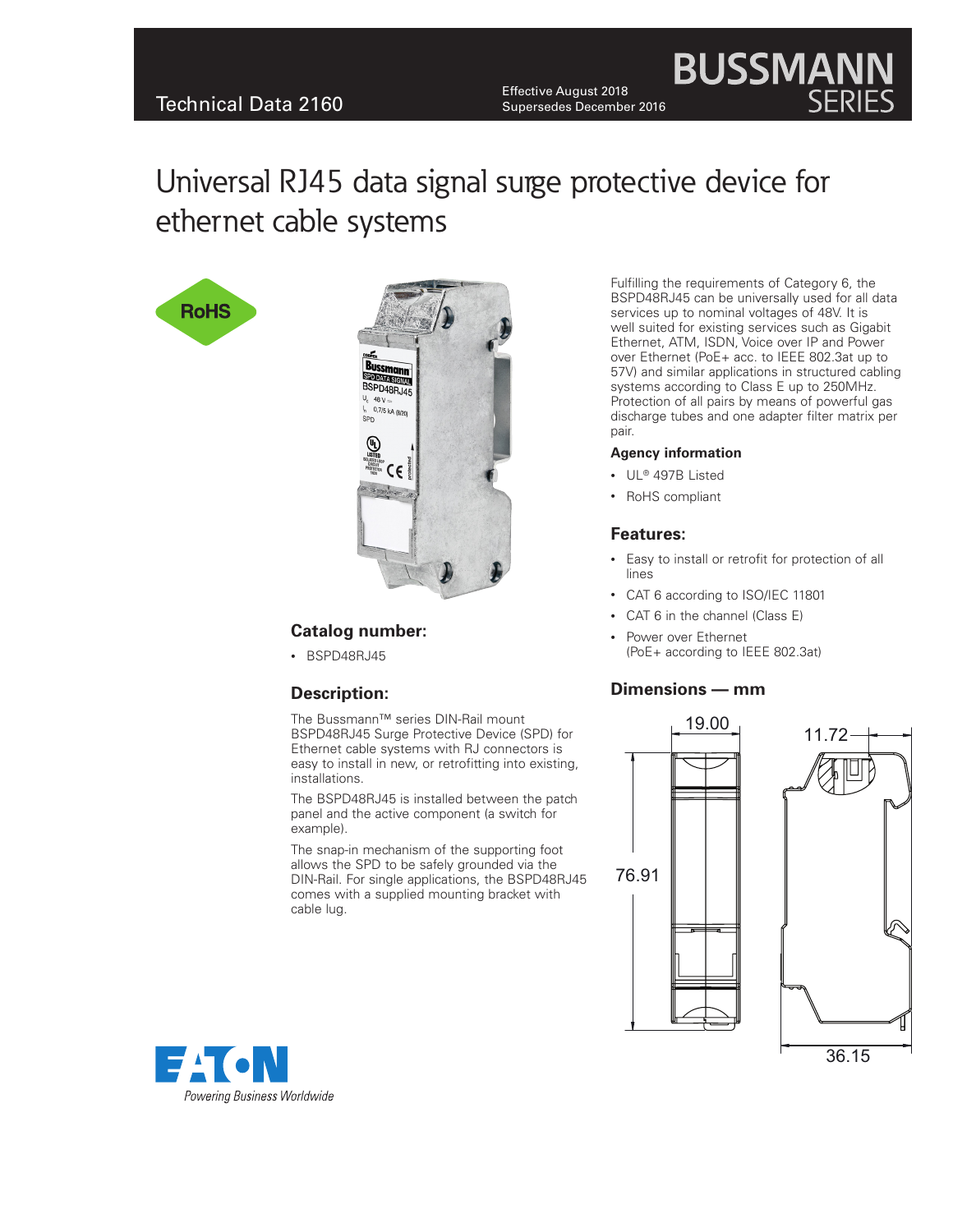#### **Catalog numbers and specifications Circuit diagram**

| <b>Catalog number</b>                                                        | <b>BSPD48RJ45</b>                    |
|------------------------------------------------------------------------------|--------------------------------------|
| Nominal voltage $(U_{N})$                                                    | 48 V                                 |
| Max. continuous operating DC voltage (U <sub>c</sub> )                       | 48 V                                 |
| Max. continuous operating AC voltage $(U_c)$                                 | 34 V                                 |
| Max. continuous DC voltage pair-pair (PoE)<br>$(U_{\scriptscriptstyle\cap})$ | 57 V                                 |
| Nominal current (IL)                                                         | 1 A                                  |
| C2 Nominal discharge current (8/20µs) line-<br>line (I)                      | 150 A                                |
| C2 Nominal discharge current (8/20µs) line-<br>PG (I_)                       | 2.5 kA                               |
| C2 Total nominal discharge current (8/20µs)<br>$line-PG (L)$                 | 10 kA                                |
| C2 nominal discharge current (8/20µs) pair-<br>pair (PoE) $(I_n)$            | 150 A                                |
| Voltage protection level line-line for In C2 (U <sub>p</sub> )               | ≤190 V                               |
| Voltage protection level line-PG for In C2 (U <sub>p</sub> )                 | ≤600 $V$                             |
| Voltage protection level line-line for In C2<br>(PoE) $(U_p)$                | ≤600 $V$                             |
| Voltage protection level line-line at 1kV/µs C3<br>$(U_{\circ})$             | ≤180 $V$                             |
| Voltage protection level line-PG at 1kV/us C3<br>$(U_p)$                     | ≤500 V                               |
| Voltage protection level pair-pair at 1kV/us C3<br>$(PoE)$ $(U_p)$           | ≤600 $V$                             |
| Insertion loss at 250 MHz                                                    | ≤3 dB                                |
| Capacitance line-line (C)                                                    | ≤30 $pF$                             |
| Capacitance line-PG (C)                                                      | ≤25 $pF$                             |
| Operating temperature range                                                  | -40 $^{\circ}$ C to +80 $^{\circ}$ C |
| Degree of protection                                                         | IP10                                 |
| For mounting on                                                              | 35mm DIN-Rails per EN<br>60715       |
| Connection (input / output)                                                  | RJ45 socket / RJ45<br>socket         |
| Pinning                                                                      | 1/2, 3/6, 4/5, 7/8                   |
| Grounding                                                                    | Via 35mm DIN-Rails per<br>EN 60715   |
| Enclosure material                                                           | Zinc die casting                     |
| Color                                                                        | Bare surface                         |
| Test standards                                                               | IEC 61643-21 / EN<br>61643-21        |
| Agency information                                                           | <b>UL 497B</b>                       |
| Warranty                                                                     | 5 Years*                             |



#### **DIN-Rail RJ45 SPDs applications**

| <b>Catalog number</b>                             | <b>BSPD48RJ45</b> |
|---------------------------------------------------|-------------------|
| Bus systems and measuring, and control technology |                   |
| Industrial Ethernet                               | X                 |
| Data networks                                     |                   |
| <b>ATM</b>                                        | X                 |
| Ethernet 10/100/1000                              | X                 |
| FDDI, CDDI                                        | X                 |
| Industrial Ethernet                               | X                 |
| Power over Ethernet (PoE)                         | X                 |
| Token Ring                                        | X                 |
| VG Any LAN                                        | X                 |
| Video systems                                     |                   |
| Video (2 wire)                                    | X                 |

See Bussmann series SPD Limited Warranty Statement (3A1502) for details at Eaton.com/bussmannseries.

The only controlled copy of this data sheet is the electronic read-only version located on the Eaton network drive. All other copies of this document are by definition uncontrolled. This bulletin is intended to clearly present comprehensive product data and provide technical information that will help the end user with design applications. Eaton reserves the right, without notice, to change design or construction of any products and to discontinue or limit distribution of any products. Eaton also reserves the right to change or update, without notice, any technical information contained in this bulletin. Once a product has been selected, it should be tested by the user in all possible applications.

**Eaton**

1000 Eaton Boulevard Cleveland, OH 44122 Eaton.com

Bussmann Division 114 Old State Road Ellisville, MO 63021 United States Eaton.com/bussmannseries

© 2018 Eaton All Rights Reserved Printed in USA Publication No. 2160 — BU-SB13143 August 2018

Eaton and Bussmann are valuable trademarks of Eaton in the U.S. and other countries. You are not permitted to use the Eaton trademarks without prior written consent of Eaton.

UL is a registered trademark of the Underwriters Laboratories, Inc.

For Eaton's Bussmann series product information, call 1-855-287-7626 or visit: Eaton.com/bussmannseries

Follow us on social media to get the latest product and support information.